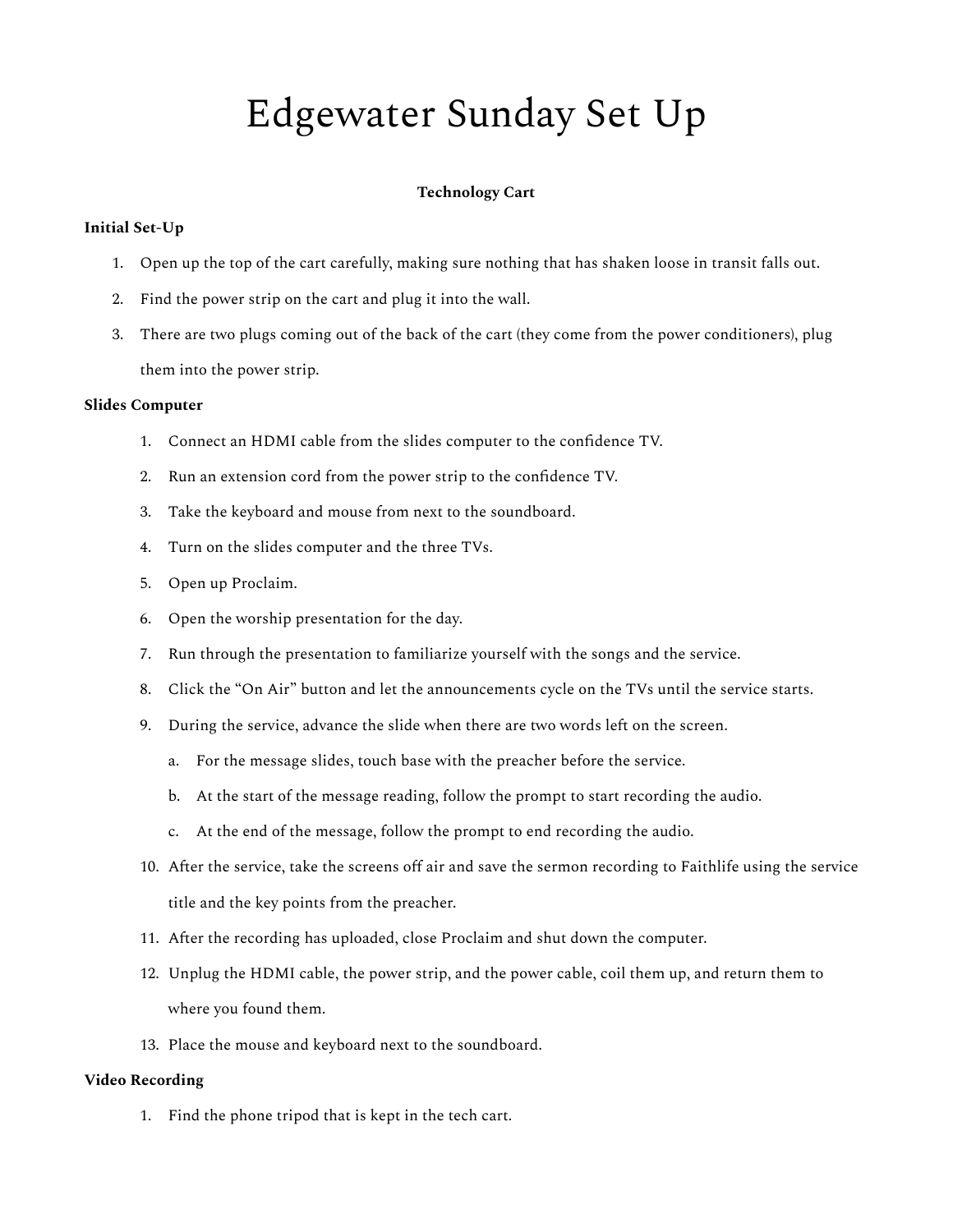- 2. Set up a phone on the tripod next to the confidence screen.
- 3. Record the service with the phone's rear facing camera.

#### **Soundboard**

- 1. Turn on the power conditioners and the soundboard.
- 2. Bring the cable snake box to the stage.
- 3. The musicians should plug their instruments/mics into the appropriate input.
- 4. Run an XLR cable from the cable snake box to the speakers.
	- a. Output A goes to the right main speaker
	- b. Output B goes to the left main speaker
	- c. Output C goes to the subwoofer
	- d. Output D has the monitor transmitter plugged into it (this will be charging on the tech cart with the in-ear monitors)
- 5. Plug the speakers into wall outlets.
- 6. Make a note of which vocalist is using which mic input.
- 7. Set the volume slider of each input being used to 0 (which is in the middle somewhere, not at the bottom).
- 8. While the input is being used (vocalist is singing/instrument is being played) adjust the gain knob (the top knob in each column) until the "peak" light by that slider flashes.
- 9. Once that is done, use the sliders to make all the rest of the adjustments for volume.
- 10. Ask the worship leader if there need to be any adjustments for the in-ear monitors
	- a. The knob on each column labeled "Aux 1" controls the volume of that input in the monitor system.
	- b. Give the in-ear boxes to the musicians and vocalists who need/want them.
- 11. For sound to come through the speakers, the ON button must be lit up and the ST button next to the slider must be pressed.
- 12. The Stereo slider on the far right side of the board controls the speaker volume.
- 13. During the service you have two jobs
	- a. Turn inputs off when they aren't being used, turn them on before they are needed again.
	- b. Adjust the volume as necessary, you shouldn't be constantly fiddling with the dials.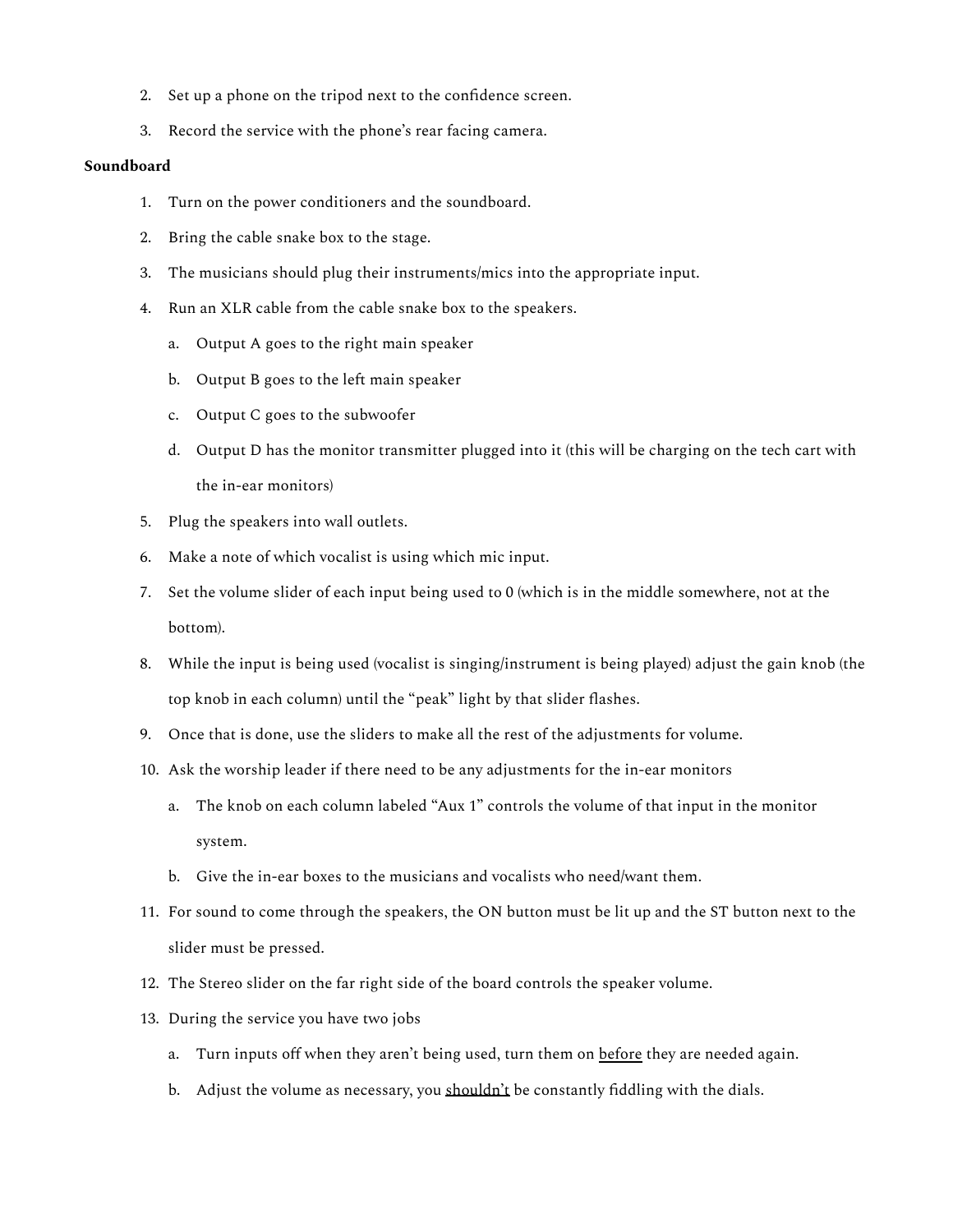- 14. When the service is over, turn all the inputs off and power down the soundboard and power conditioners (once the slides person is done on the computer).
- 15. Plug the in-ear monitors and the transmitter back in, put them in their bags, and set them next to the soundboard.
- 16. Coil the cable snake and speaker cables back up and put them away the way you found them.

### **Stage Curtain Set-up**

- 1. Take the curtains out of the curtain cart.
	- a. Curtains with velcro on the back go in the back
	- b. Curtains without velcro go on the sides
- 2. Take the stands out and place them at the vertices of the curtain rods.
	- a. The front two stands have two stands (one for weight)
	- b. The back three stands have sand bags that go with them
- 3. Take the poles out from the curtain cart and set them in the stands
	- a. The front two poles go into the bottom stand
- 4. Hang the curtain rods from the poles, extending them and adjusting the positioning of the stands.
- 5. Place the sandbags on the stands.
- 6. Drape the "stained glass" over the back, center vertex
- 7. Raise the poles until you see the black Sharpie line on the inner pole.

### **Chair Set-up**

- The chairs are set-up using the tiles on the floor as guides.
- $\rightarrow$  The middle section of chairs has rows of 8, the left and right sections start with 3, 4, 5, 6 and the rest of the rows have 6 (it doesn't just keep growing).
- Start with the middle section, centering it on the projector, the leftmost chair should have its front, left leg on the corner of a floor tile
- Each row starts after the next full floor tile going back.
- The side row starts with the front, inside chair foot being on the corner of the floor tile two spaces away from the middle section.

### **Hospitality Table**

- Take two tables out of the chair closet in the back, set them up next to the door.
- Take the two round tables out of the curtain box and set them up in the back.